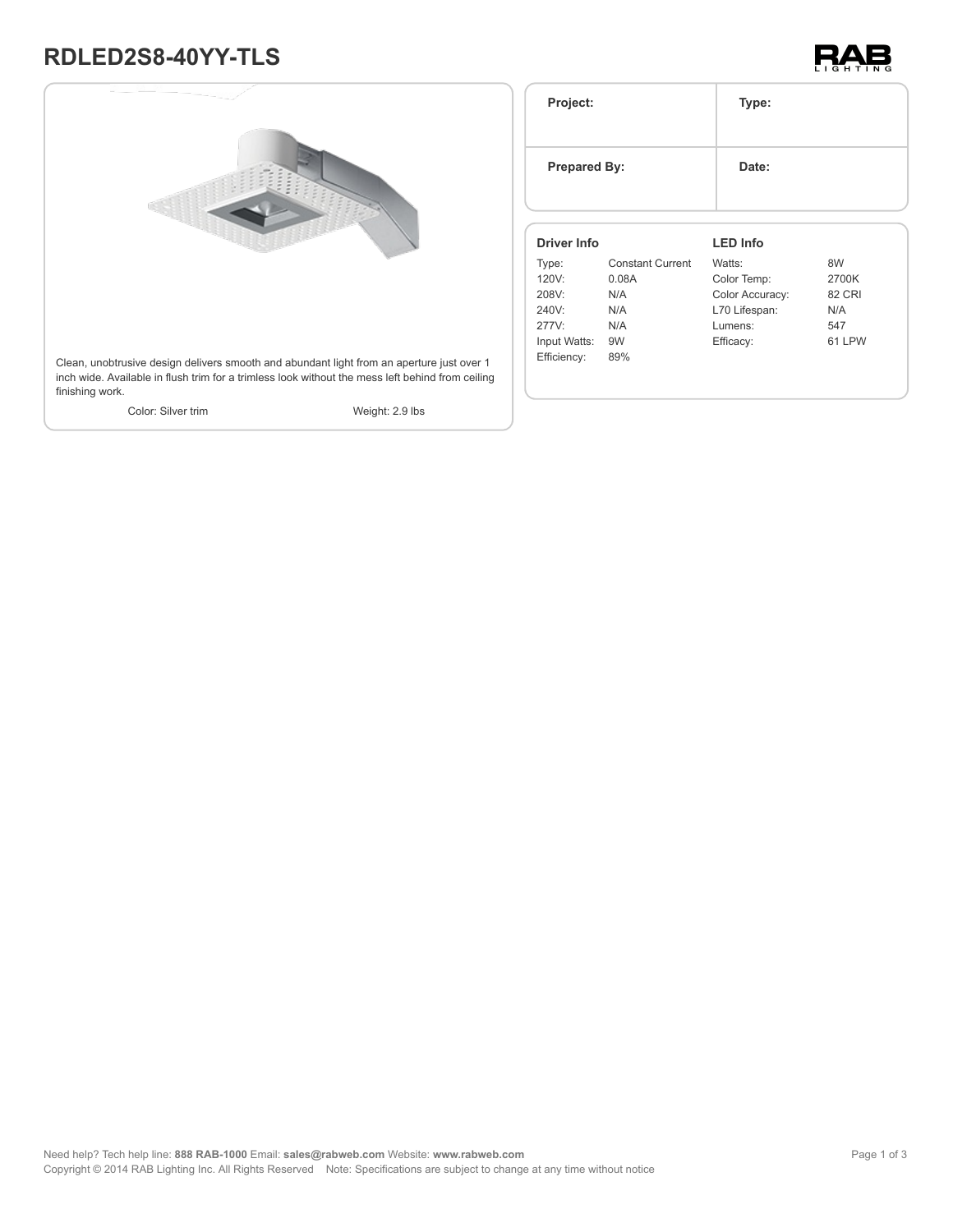

# **Technical Specifications**

#### **Listings**

#### **UL Listing:**

Suitable for wet locations in a covered ceiling

#### **IESNA LM79 & LM-80 Testing:**

RAB LED luminaries have been tested by an independent laboratory in accordance with IESNA LM-79 and LM-80, and have received the Department of Energy "Lighting Facts" label.

#### **Other**

#### **ENERGY STAR:**

This product is ENERGY STAR® qualified.

#### **Trim Component:**

This component can be ordered with New Construction housing in order to make a complete fixture.

#### **Trimless Look:**

Flush trim for a trimless look without the hassle. Complete ceiling finishing work (spackling, sanding, painting) before installing to ensure a clean trim.

#### **Equivalency:**

RDLED 8W is equivalent to 50W MR16

# **California Title 24:**

RDLED2S8 complies with 2013 California Title 24 building and electrical codes as a commercial indoor fixture for general spaces when used with a vacancy sensor and TRIAC dimming control. Select a vacancy sensor using catalog number LVS800. TRIAC dimmer provided by others.

#### **Warranty:**

RAB warrants that our LED products will be free from defects in materials and workmanship for a period of ten (5) years from the date of delivery to the end user, including coverage of light output, color stability, driver performance and fixture finish.

#### **Country of Origin:**

Designed by RAB in New Jersey and assembled in the USA by RAB's IBEW Local 3 workers.

### **Buy American Act Compliant:**

This product is a COTS item manufactured in the United States, and is compliant with the Buy American Act.

#### **Recovery Act (ARRA) Compliant:**

This product complies with the 52.225-21 "Required Use of American Iron, Steel, and Manufactured Goods-- Buy American Act-- Construction Materials (October 2010)

#### **Trade Agreements Act Compliant:**

This product is a COTS item manufactured in the United States, and is compliant with the Trade Agreements Act.

#### **GSA Schedule:**

Suitable in accordance with FAR Subpart 25.4

# **Construction**

**IC Rating:**

Suitable for direct contact with insulation

# **Ambient Temperature:**

Suitable for use in 55°C ambient temperatures

# **Cold Weather Starting:**

The minimum starting temperature is -40°F/-40°C

#### **Lens:**

Nanostructure lens eliminates "hot spots", and helps provide smooth, uniform light and higher efficiency

#### **Junction Box:**

Integral junction box with wiring capacity for Min 60°C supply conductors End of Run

#### **Housing:**

Specification-grade, die-cast aluminum construction

#### **Installation:**

Torsion springs easily install into ceiling collar (remodeler) or rough-in (new construction)

#### **Green Technology:**

Mercury and UV free, and RoHS compliant

# **Finish:**

Our environmentally friendly polyester powder coatings are formulated for high-durability and long-lasting color, and contain no VOC or toxic heavy metals.

#### **LED Characteristics**

#### **LED:**

High-output, long-life LED with 2-step binning and integrated driver technology

#### **Color Consistency:**

2-step MacAdam Ellipse binning to achieve consistent fixture-to-fixture color

#### **Color Stability:**

LED color temperature is warrantied to shift no more than 200K in CCT over a 5 year period

### **Electrical**

#### **Driver:**

Constant Current, Class 2, 120VAC Only, 50/60Hz, 200mA, 0.07A

# **Technical Specifications (continued)**

#### **Electrical**

**Dimming Driver:**

TRIAC compatible dimmer as low as 10%.

**Optical**

# **Optics:**

40° beam spread with specular thermoplastic optics

# **Spacing Criteria:**

0-180° (along): 0.66 90-270° (across): 0.66 diagonal: 0.74